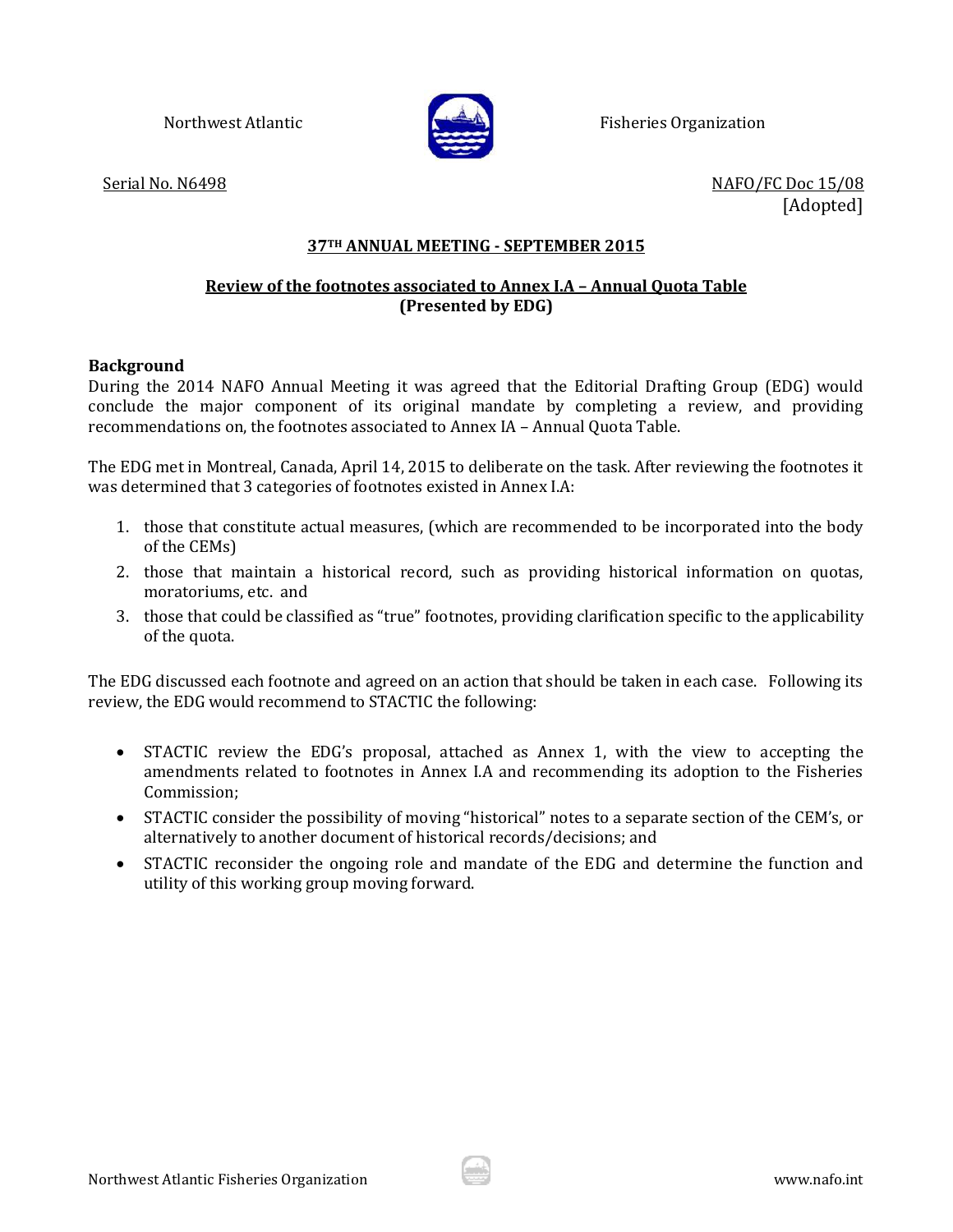## EDG – Working Document on revision of **CEM Annex I.A - footnotes** 14 April 2015 ANNEX I – FISHERIES MANAGEMENT Annex I.A – Annual Quota Table

CATCH LIMITATIONS – Article 5. Total allowable catches (TACs) and quotas (metric tons in live weight) for 2015 of particular stocks in Subareas 1-4 of the NAFO Convention Area.

|                                                       | <b>Suggested interpretation</b> |                                                                                    |                                                                                                    |
|-------------------------------------------------------|---------------------------------|------------------------------------------------------------------------------------|----------------------------------------------------------------------------------------------------|
|                                                       |                                 | * means TAC has not been set due to a ban on fishing (moratoria)                   |                                                                                                    |
| 0 means CP has a historic quota allocation, but = $0$ |                                 |                                                                                    |                                                                                                    |
|                                                       |                                 | - means CP does not have a historic quota allocation                               |                                                                                                    |
|                                                       |                                 | DELETE: blank as meaning is the same as dash                                       |                                                                                                    |
|                                                       | N.S. means Not Specified        |                                                                                    |                                                                                                    |
|                                                       | Footnote                        | <b>Existent text</b>                                                               | <b>Action</b>                                                                                      |
| $N^{\circ}$                                           | Stock/quotas                    |                                                                                    |                                                                                                    |
|                                                       | concerned                       |                                                                                    |                                                                                                    |
| $\mathbf{1}$                                          | SQI 3_4                         | Any quota listed for squid may be                                                  | Remarks:                                                                                           |
|                                                       |                                 | increased by a transfer from any "coastal                                          | 1. Reporting element already covered in 5.9 and 5.12(f)                                            |
|                                                       | Generic stock                   | state" as defined in Article 1, paragraph 3                                        | 2. Flag the limitation to "coastal States"                                                         |
|                                                       |                                 | of the NAFO Convention, provided that                                              |                                                                                                    |
|                                                       |                                 | the TAC for squid is not exceeded.<br><b>Transfers made to Contracting Parties</b> | <b>Recommendation:</b>                                                                             |
|                                                       |                                 | conducting fisheries for squid in the                                              | Remove footnote<br>1.                                                                              |
|                                                       |                                 | Regulatory Area shall be reported to the                                           | Insert first sentence in a new 5.12 (current 5.12 becomes 5.13); Is the reference to               |
|                                                       |                                 | Executive Secretary, and the report shall                                          | "Coastal State" still relevant? Flag to FC for consideration and possible deletion                 |
|                                                       |                                 | be made as <b>promptly</b> as possible.                                            | 3.<br>Second sentence replaced by adding "promptly" to 5.13(f)                                     |
|                                                       |                                 |                                                                                    | <b>New 5.13(f)</b>                                                                                 |
|                                                       |                                 |                                                                                    | (f) Promptly informs all Contracting Parties of notifications of quota transfers received.         |
|                                                       |                                 |                                                                                    |                                                                                                    |
| $\overline{2}$                                        | <b>REB 1F_2_3K</b>              | The Executive Secretary shall notify                                               | <b>Recommendation:</b>                                                                             |
|                                                       | All allocated                   | without delay all Contracting Parties the                                          | <b>1.</b> Remove – replaced by adding text to $5.12(d)$                                            |
|                                                       |                                 | dates on which accumulated reported<br>catch taken by vessels of Contracting       |                                                                                                    |
|                                                       | quotas                          | Parties estimated equal to 50% and then                                            | <b>New text for current 5.12(d)</b>                                                                |
|                                                       |                                 | 100% of that allocation                                                            | (d) Notify all Contracting parties by electronic means 5 calendar days in advance of the date on   |
|                                                       |                                 |                                                                                    | which the available data indicates that the total reported catch, including discards, is estimated |
|                                                       |                                 |                                                                                    | at 50 % and then 100 % for redfish in Divisions 3M and Sub-Area 2 and Divisions $1F + 3K$ ,        |
|                                                       |                                 |                                                                                    | $and \dots$                                                                                        |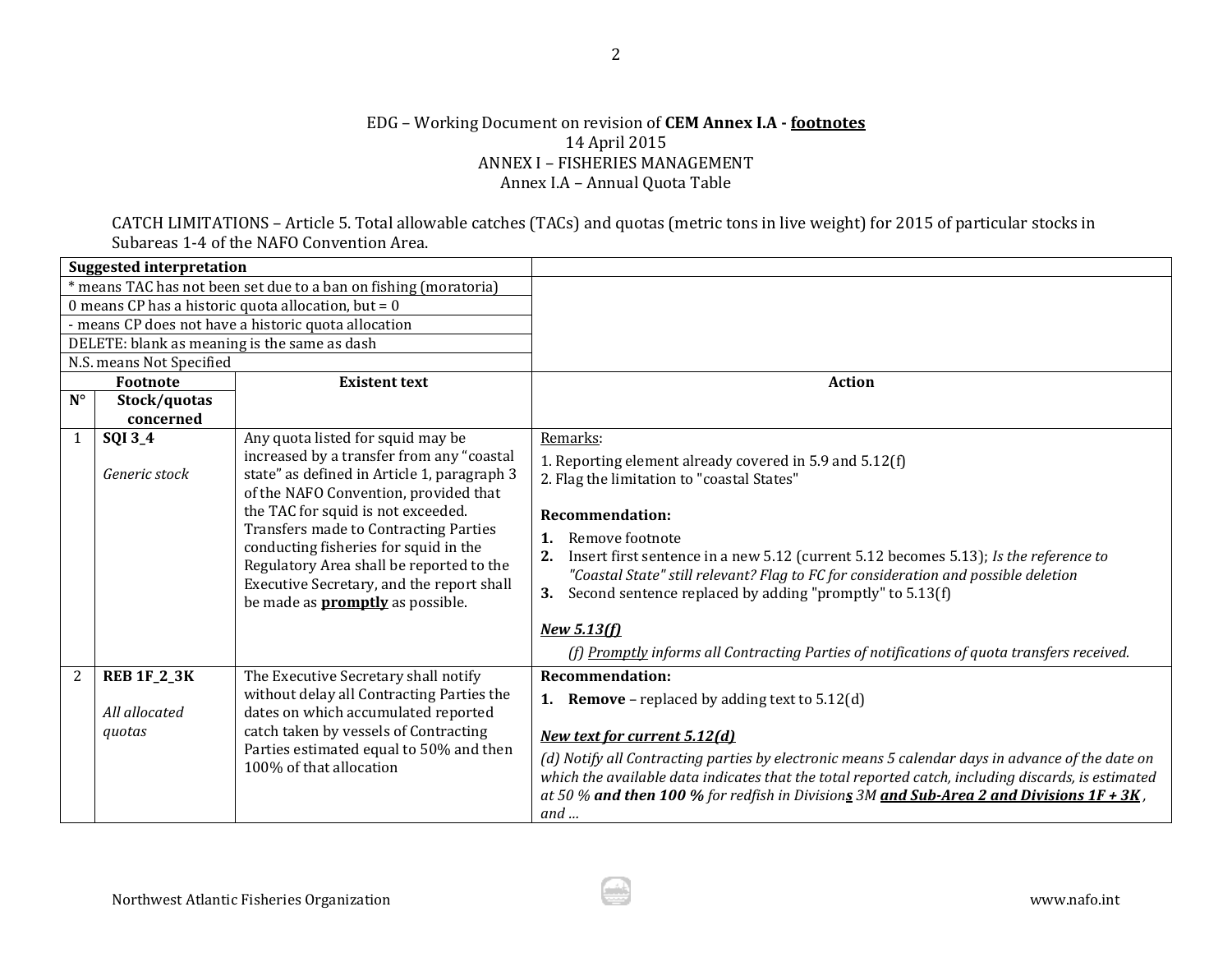| 3 | <b>REB 1F_2_3K</b>     | Quota to be shared by vessels from                                                  | Remarks:                                                                                                                                                                             |
|---|------------------------|-------------------------------------------------------------------------------------|--------------------------------------------------------------------------------------------------------------------------------------------------------------------------------------|
|   | Quotas allocated       | Denmark (Greenland and Faroe Islands),<br>European Union, Iceland, Norway and       |                                                                                                                                                                                      |
|   | to                     | Russia. Catches in the NAFO Convention                                              | 1. This is a NEAFC stock with a biological extension in the NAFO area. Permission is given to<br>NAFO CP, members of NEAFC, to complete their NEAFC fishery with catch taken in NAFO |
|   | <b>DFG</b>             | Area shall be deducted from the quotas                                              | <b>Convention Area</b>                                                                                                                                                               |
|   | $\cal{E}U$             | allocated in the NEAFC Convention Area                                              | 2. What is the rationale of the "NAFO Convention area"?                                                                                                                              |
|   | ICE                    |                                                                                     |                                                                                                                                                                                      |
|   | <b>NOR</b>             |                                                                                     | <b>Recommendation:</b>                                                                                                                                                               |
|   | <b>RUS</b>             |                                                                                     |                                                                                                                                                                                      |
|   |                        |                                                                                     | 1. Delete footnote #3 and add the following text to 5.3                                                                                                                              |
|   |                        |                                                                                     | g) If also a CP of NEAFC, deduct 1F2+3K redfish catch taken in the NAFO Convention Area from<br>its corresponding quota in the NEAFC Convention Area, as applicable.                 |
| 4 | <b>REB 1F_2_3K</b>     | Quota to be shared by vessels from<br>Canada, Cuba, France (St. Pierre et           | Remark:                                                                                                                                                                              |
|   | Quotas allocated       | Miquelon), Japan, Korea, Ukraine and USA                                            | This footnote refers to CP's that are not members of NEAFC. Access rights to the stock falls                                                                                         |
|   | to                     |                                                                                     | under the management measures in place in the NRA, as confirmed by current footnote 17                                                                                               |
|   | CAN                    |                                                                                     |                                                                                                                                                                                      |
|   | CUB                    |                                                                                     | <b>Recommendation:</b>                                                                                                                                                               |
|   | <b>SPM</b>             |                                                                                     |                                                                                                                                                                                      |
|   | <b>JAP</b>             |                                                                                     | 1. Leave as footnote                                                                                                                                                                 |
|   | <b>KOR</b>             |                                                                                     |                                                                                                                                                                                      |
|   | <b>UKR</b>             |                                                                                     |                                                                                                                                                                                      |
|   | <b>USA</b>             |                                                                                     |                                                                                                                                                                                      |
| 5 | YEL 3LNO               | Contracting Parties shall inform the                                                | Remark:                                                                                                                                                                              |
|   |                        | <b>Executive Secretary before 1 December</b><br>2014 of the measures to be taken to |                                                                                                                                                                                      |
|   | Quotas allocated<br>to | ensure that total catches do not exceed                                             | Obsolete + administrative burden                                                                                                                                                     |
|   | CAN                    | the levels indicated                                                                | <b>Recommendation:</b>                                                                                                                                                               |
|   | <b>SPM</b>             |                                                                                     |                                                                                                                                                                                      |
|   | <b>Others</b>          |                                                                                     | 1. Delete footnote #6                                                                                                                                                                |
| 6 | SQI 3_4                | The allocation to these Contracting                                                 | Remarks:                                                                                                                                                                             |
|   |                        | Parties are as yet undetermined, although                                           |                                                                                                                                                                                      |
|   | N.S. quotas            | their sum shall not exceed the difference                                           | 1. The figure should be 29.467 instead of 29.458                                                                                                                                     |
|   | allocated to           | between the total of allocations to other                                           |                                                                                                                                                                                      |
|   | CAN                    | Contracting Parties and the TAC (=                                                  | <b>Recommendation:</b>                                                                                                                                                               |
|   | EU (all MS except      | 29.458 tons)                                                                        |                                                                                                                                                                                      |
|   | EST, LAV, LIT and      |                                                                                     | 1. Leave as footnote                                                                                                                                                                 |
|   | POL)                   |                                                                                     |                                                                                                                                                                                      |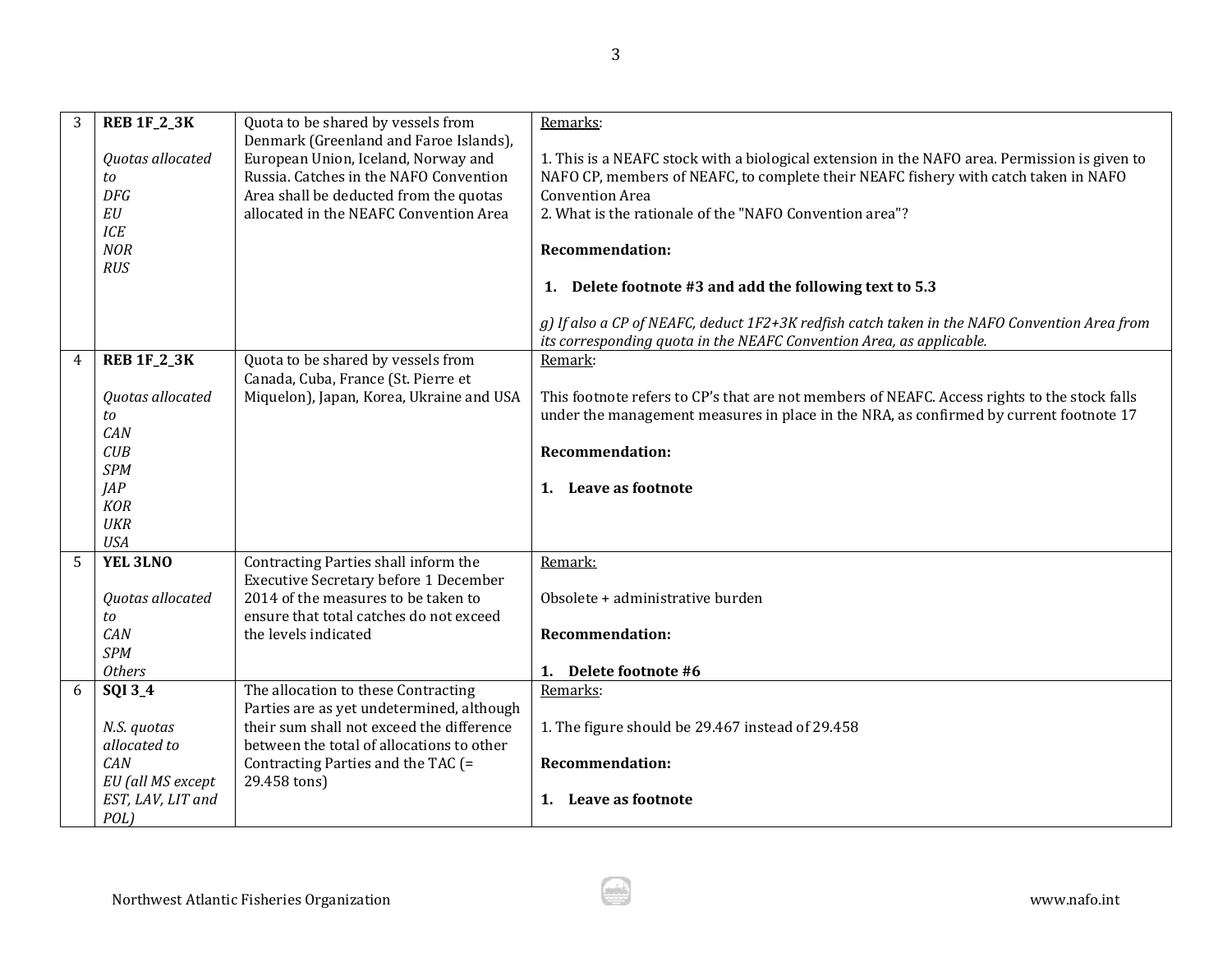|   | <b>GHL 3LMNO</b>                    | In 2005, the previous 935 t "Others"                                                                                                                                                                                                                                                                                                                                                       | Remark:                                                                                                                                                                                                                                                                                                                                                                                                                                                                                                                                                                               |
|---|-------------------------------------|--------------------------------------------------------------------------------------------------------------------------------------------------------------------------------------------------------------------------------------------------------------------------------------------------------------------------------------------------------------------------------------------|---------------------------------------------------------------------------------------------------------------------------------------------------------------------------------------------------------------------------------------------------------------------------------------------------------------------------------------------------------------------------------------------------------------------------------------------------------------------------------------------------------------------------------------------------------------------------------------|
|   | Quota allocated to<br><b>Others</b> | quota was assigned to three Contracting<br>Parties. When the TAC exceeds 30,000 t<br>the next 1,300 t beyond 30,000 will be<br>allocated to an Others quota which can be<br>accessed by those who do not hold<br>Greenland halibut allocation. In deciding<br>the relevant contributions of Contracting<br>Parties to the 1,300 t Others quota, the<br>Fisheries Commission will take into | The adoption of the GHL Rebuilding Plan in 2004 was associated to a reallocation in 2005 of<br>the "others" quota of 935 tons to 3 CP (DFG: 244 tons, EU: 461 tons and SPM; 230 tons). If the<br>TAC ever exceeded 30,000 tons, the Fisheries Commission will re-establish the "others" quota<br>to a minimum level of 1,300 tons. The contribution of the 3 CP to that new "others" quota will<br>take into account the benefit they received from the 2004 reallocation.<br>Footnote 7 has never been implemented because since 2005 the GHL TAC has never exceeded<br>30,000 tons. |
|   |                                     | account the fact that some Contracting                                                                                                                                                                                                                                                                                                                                                     | <b>Recommendation:</b>                                                                                                                                                                                                                                                                                                                                                                                                                                                                                                                                                                |
|   |                                     | Parties received a benefit from the 935 t<br>quota which was reassigned in 2005                                                                                                                                                                                                                                                                                                            | 1. Delete the footnote, but move the content to Article 10 (Greenland Halibut) as                                                                                                                                                                                                                                                                                                                                                                                                                                                                                                     |
|   |                                     |                                                                                                                                                                                                                                                                                                                                                                                            | paragraph 10, with new text and chapeau as follows:                                                                                                                                                                                                                                                                                                                                                                                                                                                                                                                                   |
|   |                                     |                                                                                                                                                                                                                                                                                                                                                                                            | <b>Restoration of the "Others" quota</b>                                                                                                                                                                                                                                                                                                                                                                                                                                                                                                                                              |
|   |                                     |                                                                                                                                                                                                                                                                                                                                                                                            | 10. When the TAC exceeds 30,000 tons, the next 1,300 t beyond 30,000 tons will be allocated to<br>the "Others" quota. In deciding the relevant contributions of Contracting Parties to the 1,300 t<br>"Others" quota, the Fisheries Commission will take into account the benefit that some<br>Contracting Parties received from the assignment of the "Others" quota that occurred when the<br>GHL Rebuilding plan was adopted.                                                                                                                                                      |
| 8 | <b>RED 3M</b>                       | Notwithstanding Article 5.3(b), in 2015,<br>the Executive Secretary shall inform                                                                                                                                                                                                                                                                                                           | Remarks:                                                                                                                                                                                                                                                                                                                                                                                                                                                                                                                                                                              |
|   | <b>TAC</b>                          | Contracting Parties by electronic means 5<br>calendar days in advance of the date on<br>which the available data indicates that                                                                                                                                                                                                                                                            | 1. RED 3M TAC = 6.500 tons + an "extra" quantity of 200 tons, for a total TAC of 6.700 tons<br>2. the "extra" quantity of 200 tons can only be taken as by-catchat the rate of 5 %                                                                                                                                                                                                                                                                                                                                                                                                    |
|   |                                     | total reported catch reaches 6500 t.                                                                                                                                                                                                                                                                                                                                                       | <b>Recommendation:</b>                                                                                                                                                                                                                                                                                                                                                                                                                                                                                                                                                                |
|   |                                     | Subsequently, directed fishery will cease<br>when 6500 t has been taken as<br>determined by the Executive Secretary.<br>The remainder of the TAC can be retained                                                                                                                                                                                                                           | 1. Leave this provision until the 2015 results can be assessed by STACTIC as part of its<br>annual compliance review<br>2. This footnote may need to be deleted if Fiseries Commission adopts STACTIC WP                                                                                                                                                                                                                                                                                                                                                                              |
|   |                                     | as bycatch and shall be limited to 5% of                                                                                                                                                                                                                                                                                                                                                   | 15/39Rev.                                                                                                                                                                                                                                                                                                                                                                                                                                                                                                                                                                             |
|   |                                     | catches of cod in Division 3M. When<br>100% of the TAC has been taken as                                                                                                                                                                                                                                                                                                                   |                                                                                                                                                                                                                                                                                                                                                                                                                                                                                                                                                                                       |
|   |                                     | determined by the Executive Secretary,                                                                                                                                                                                                                                                                                                                                                     |                                                                                                                                                                                                                                                                                                                                                                                                                                                                                                                                                                                       |
|   |                                     | no more redfish in Division 3M shall be                                                                                                                                                                                                                                                                                                                                                    |                                                                                                                                                                                                                                                                                                                                                                                                                                                                                                                                                                                       |
|   |                                     | retained on board in accordance with<br>Article $5(3)(c)$ .                                                                                                                                                                                                                                                                                                                                |                                                                                                                                                                                                                                                                                                                                                                                                                                                                                                                                                                                       |

4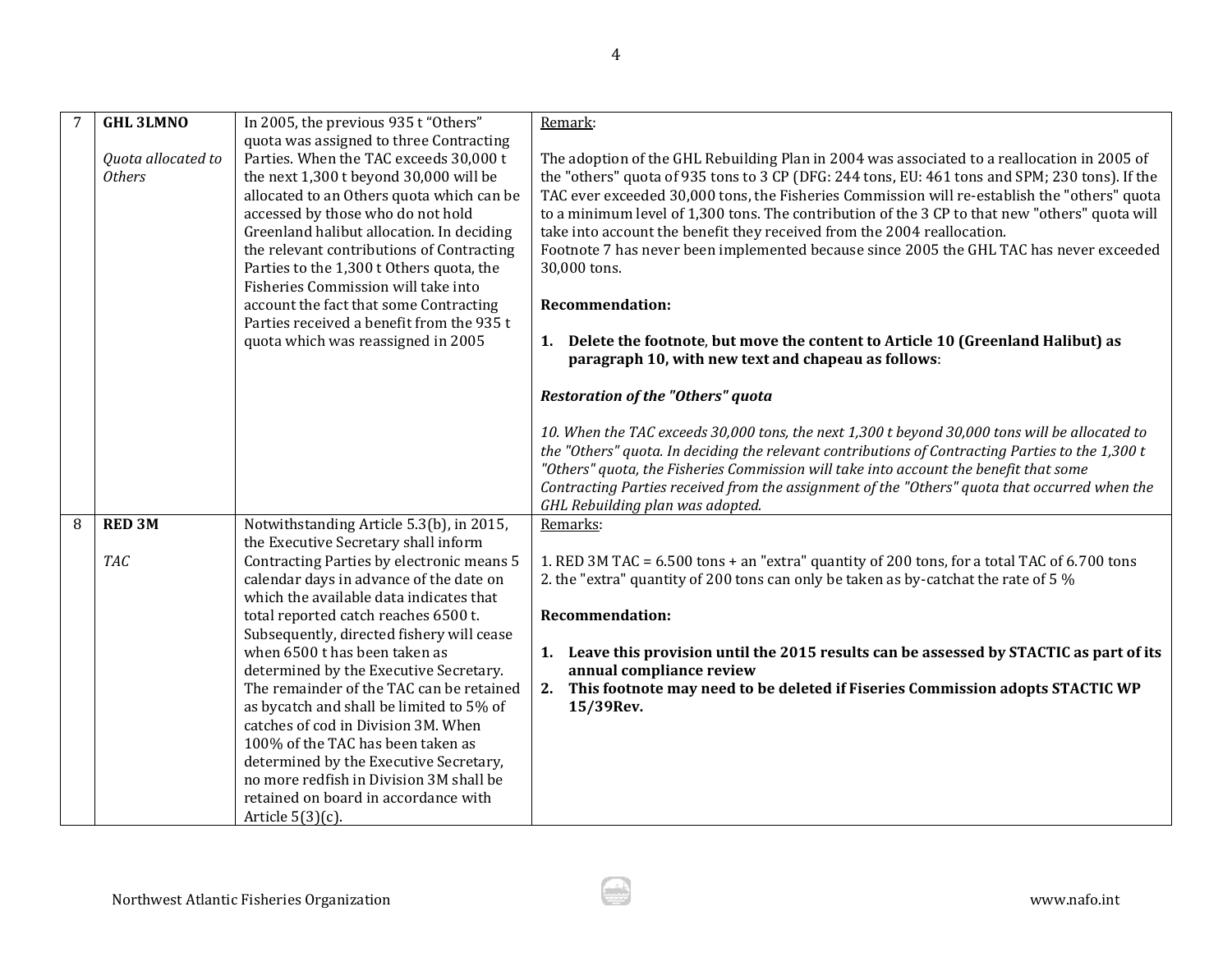| 9  | COD <sub>3L</sub><br>COD 3NO<br>PLA <sub>3M</sub><br>WIT <sub>3L</sub> | The provisions of Article 6.3 of the<br><b>Conservation and Enforcement Measures</b><br>shall apply                       | <b>Recommendation:</b><br><b>1.</b> Remove - duplication with 6.3, which apply anyway                             |
|----|------------------------------------------------------------------------|---------------------------------------------------------------------------------------------------------------------------|-------------------------------------------------------------------------------------------------------------------|
|    | <b>CAP 3NO</b><br><b>PRA 3NO</b>                                       |                                                                                                                           |                                                                                                                   |
|    | <b>TAC</b>                                                             |                                                                                                                           |                                                                                                                   |
| 10 | <b>REB 1F_2_3K</b>                                                     | In the case of the NEAFC decision which<br>modifies the level of TAC in 2015 as                                           | <b>Recommendation:</b>                                                                                            |
|    | <b>TAC</b>                                                             | compared to 2014, these figures shall be<br>accordingly adjusted by NAFO and                                              | 1. Leave as footnote with revised text as follows:                                                                |
|    |                                                                        | formalized through a mail vote                                                                                            | Should NEAFC modify its level of TAC, these figures shall be adjusted accordingly by NAFO<br>through a mail vote. |
|    |                                                                        |                                                                                                                           | Remove the date reference to account for a continuing and annual process<br>2.                                    |
| 11 | COD 3NO<br>PLA <sub>3M</sub>                                           | Including fishing entitlements of Estonia,<br>Latvia, and Lithuania following their                                       | <b>Recommendation:</b>                                                                                            |
|    | WIT 3NO<br><b>CAP 3NO</b>                                              | accession to the European Union and in<br>accordance with sharing arrangements of<br>the former USSR quota adopted by the | Leave as footnote; EU may provide recommendations<br>1.                                                           |
|    | Quota allocated to<br>EU                                               | <b>Fisheries Commission at its Annual</b><br>Meeting in 2003 (FC Working Paper<br>03/7)                                   |                                                                                                                   |
| 12 | <b>RED 3M</b>                                                          | Including allocations of 1571 tonnes each<br>for Estonia, Latvia and Lithuania out of a                                   | <b>Recommendation:</b>                                                                                            |
|    | Quota allocated to<br>$\cal{E}U$                                       | sharing of 20,000 tonnes, following their<br>accession to the European Union                                              | Leave as footnote; EU may provide recommendations<br>1.                                                           |
| 13 | SQI 3_4<br>Quota allocated to                                          | Allocations of 128 tonnes each for<br>Estonia, Latvia and Lithuania as well as<br>227 tonnes for Poland out of a TAC of   | <b>Recommendation:</b>                                                                                            |
|    | EU (only for EST,<br>LAV, LIT and POL)                                 | 34,000 tonnes, following their accession<br>to the European Union                                                         | Leave as footnote; EU may provide recommendations<br>1.                                                           |
| 14 | PRA <sub>3L</sub>                                                      | Including allocations of 1.11 % each for<br>Estonia, Latvia, Lithuania and Poland out                                     | <b>Recommendation:</b>                                                                                            |
|    | Quota allocated to<br>EU                                               | of the TAC, following their accession to<br>the European Union                                                            | 1. Leave as footnote; EU may provide recommendations                                                              |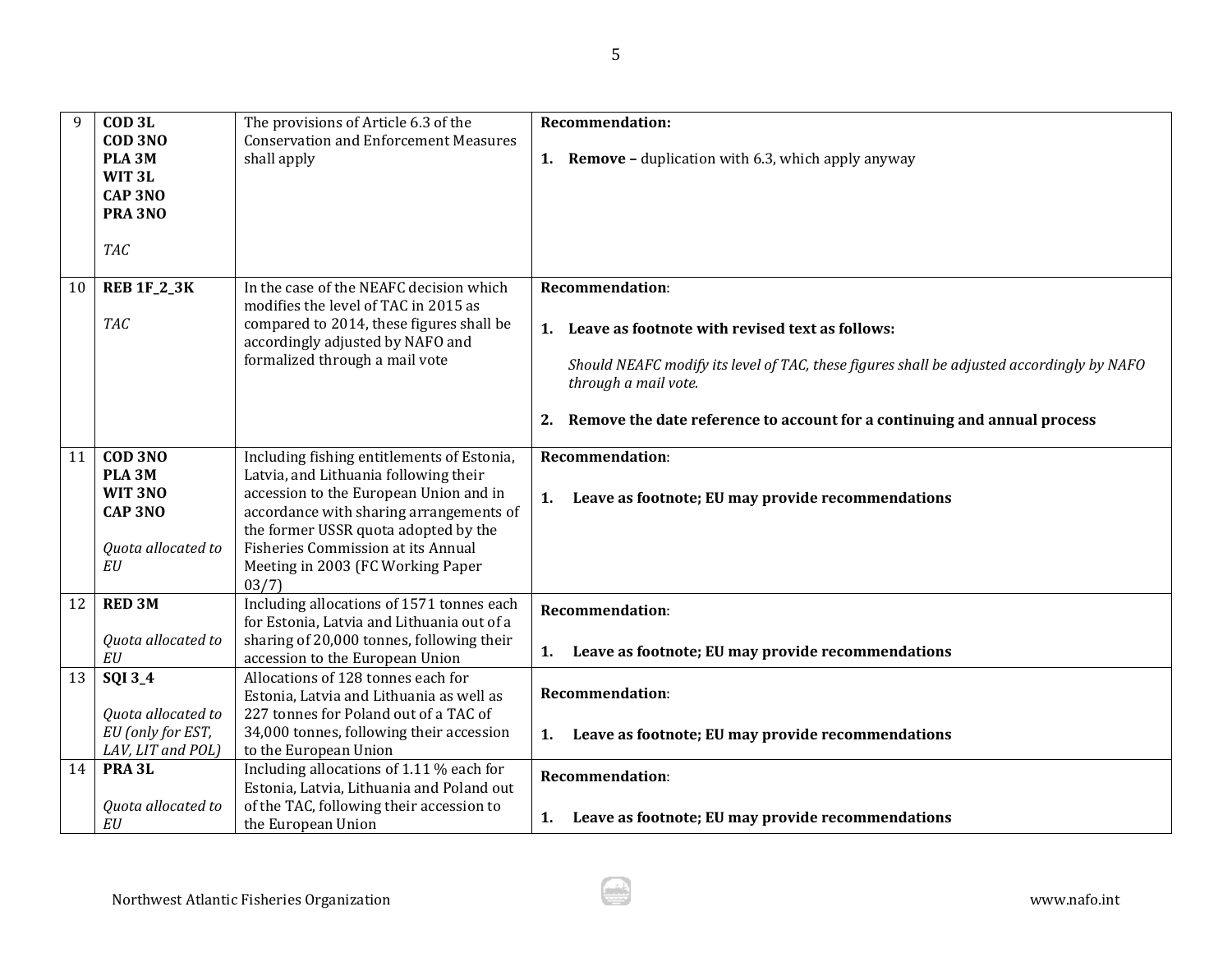| 15 | <b>REB 1F_2_3K</b><br>Quota allocated to<br>EU (only for LIT<br>$and$ $LAV$ )                   | Allocation of 17.85% to Lithuania and<br>2.15% to Latvia following their accession<br>to the European Union                                                                                                                                                                                                  | <b>Recommendation:</b><br>1. Leave as footnote; EU may provide recommendations                                                                                                                                                                                                                                                                           |
|----|-------------------------------------------------------------------------------------------------|--------------------------------------------------------------------------------------------------------------------------------------------------------------------------------------------------------------------------------------------------------------------------------------------------------------|----------------------------------------------------------------------------------------------------------------------------------------------------------------------------------------------------------------------------------------------------------------------------------------------------------------------------------------------------------|
| 16 | <b>RED 3LN</b><br>PLA 3LNO<br>WIT <sub>3L</sub><br><b>SKA 3LNO</b><br>SQI 3_4<br><b>TAC</b>     | Applicable to 2015 and 2016                                                                                                                                                                                                                                                                                  | <b>Recommendation:</b><br>1. Leave as footnote                                                                                                                                                                                                                                                                                                           |
| 17 | <b>REB 1F_2_3K</b><br>Contracting<br>Parties in the<br>Current footnote<br>#4                   | The quota shares in footnotes 4 and 15<br>can only be fished in the NAFO Regulatory<br>Area. If an increase in the overall TAC as<br>defined in footnote 10 leads to an<br>increase in these shares, the first 500<br>tonnes of that increase shall be added to<br>the quota share referred to in footnote 4 | Remark:<br>This applies only to CP's that are not members of NEAFC, and to the Lithuania and Latvia<br><b>Recommendation:</b><br>1. Leave footnote, revised as follows:<br>If an increase in the overall TAC as defined in footnote 10 leads to an increase in these shares,<br>the first 500 tonnes of that increase shall be added to the quota share. |
| 18 | <b>GHL 3LMNO</b><br>Quota allocated to<br>EU                                                    | Including an allocation of 379 tonnes for<br>Estonia, Latvia, and Lithuania following<br>their accession to the European Union                                                                                                                                                                               | <b>Recommendation:</b><br>1. Leave as footnote; EU may provide recommendations                                                                                                                                                                                                                                                                           |
| 19 | <b>RED 3M</b><br>Quotas allocated<br>to<br><b>DFG</b><br><b>SPM</b><br><b>KOR</b><br><b>USA</b> | Notwithstanding the provisions of<br>footnote 8 and Article 5.2 (b) and without<br>prejudice to future agreements on<br>allocations, these quotas may be fished in<br>their entirety by these Contracting Parties                                                                                            | <b>Recommendation:</b><br>1. Leave as footnote but with corrected reference, 5.2 replaced by 5.3<br>2. If the Fisheries Commission adopts STACTIC WP 15/39 Rev. this text may need to<br>be modified to reflect the possible deletion of footnote 8.                                                                                                     |
| 20 | <b>COD 3NO</b><br>PLA <sub>3M</sub><br><b>TAC</b>                                               | Applicable to 2015, 2016 and 2017                                                                                                                                                                                                                                                                            | <b>Recommendation</b><br>Leave as footnote<br>1.                                                                                                                                                                                                                                                                                                         |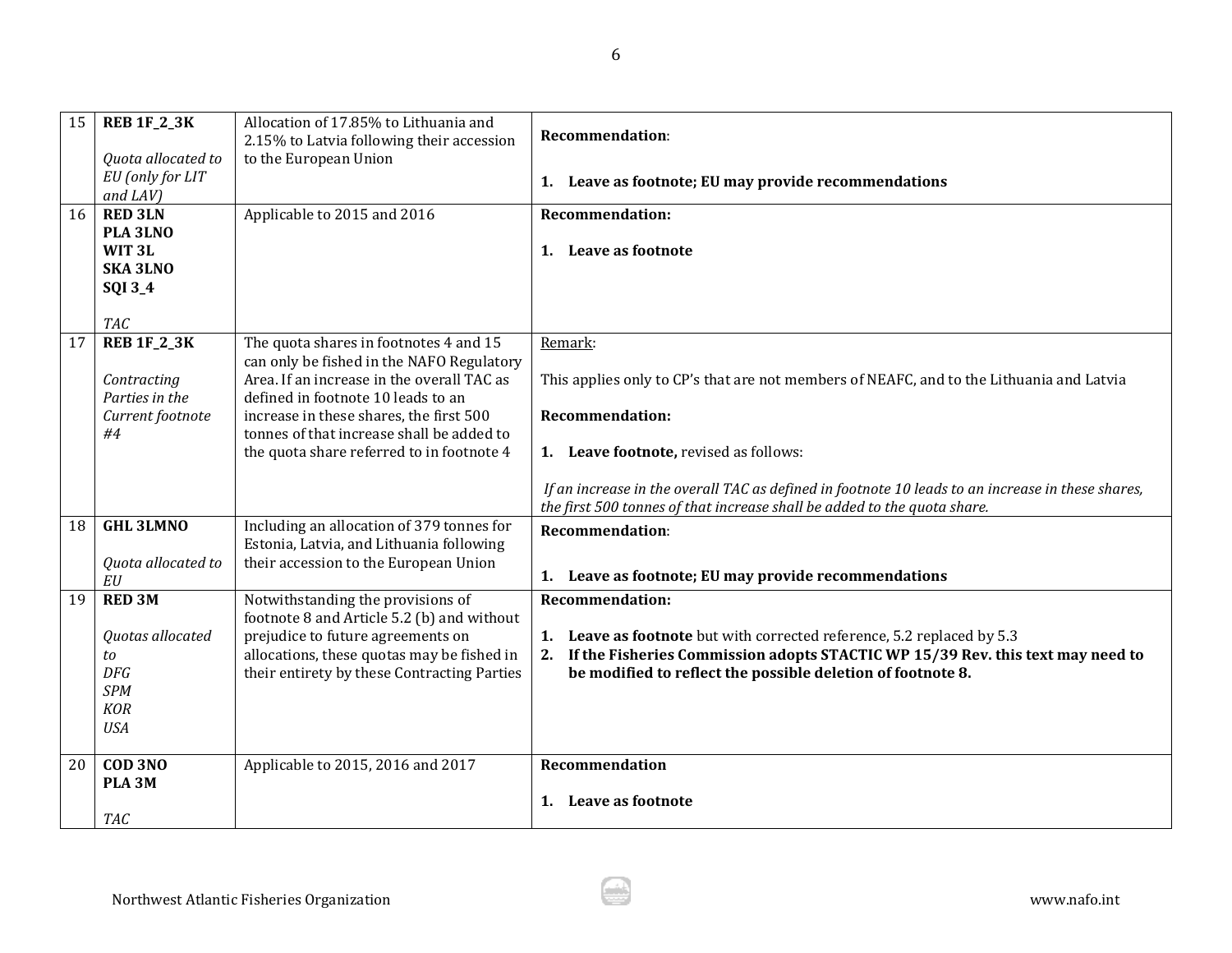| 21 | PLA 3LNO          | In lieu of Article 6.3 of the CEM, the                                               | Remark:                                                                                                                      |
|----|-------------------|--------------------------------------------------------------------------------------|------------------------------------------------------------------------------------------------------------------------------|
|    | YEL 3LNO          | following by-catch provisions for                                                    |                                                                                                                              |
|    |                   | American plaice only in the 3LNO                                                     | 1. The second sentence is deleted because the FC has the capacity to reassess at any time                                    |
|    | <b>TAC</b>        | yellowtail fishery shall apply: Contracting                                          | 2. As a by-catch measure, this provision should be inserted into Article 6                                                   |
|    |                   | Parties fishing for yellowtail flounder                                              |                                                                                                                              |
|    |                   | allocated under the NAFO allocation table                                            | <b>Recommendation:</b>                                                                                                       |
|    |                   | will be restricted to an overall Am. plaice                                          |                                                                                                                              |
|    |                   | by-catch harvest limit equal to 15% of                                               | <b>1.</b> Remove – provision on by-catch limit inserted in 6.3 as new $(f)$                                                  |
|    |                   | their total yellowtail fishery as calculated<br>in accordance with Article 6.4. If a | New text for 6.3 (f)                                                                                                         |
|    |                   | Scientific Council projection indicates that                                         |                                                                                                                              |
|    |                   | this rate is likely to undermine stock                                               | (f) While conducting a directed fishery for yellowtail in Divisions 3LNO: 15 % of American                                   |
|    |                   | recovery or cause an unreasonable delay                                              | Plaice; otherwise by-catch provisions in 6.3 (d) apply.                                                                      |
|    |                   | in reaching <i>Blim</i> , this rate may be subject                                   |                                                                                                                              |
|    |                   | to a reassessment by the Fisheries                                                   |                                                                                                                              |
|    |                   | Commission                                                                           |                                                                                                                              |
| 22 | YEL 3LNO          | Following the NAFO annual meeting and                                                | <b>Recommendation:</b>                                                                                                       |
|    |                   | prior to 1 January of the succeeding year,                                           |                                                                                                                              |
|    | <b>TAC</b>        | at the request of the USA, Canada will                                               | 1. Leave as footnote                                                                                                         |
|    |                   | transfer 1000 tonnes of its 3LNO                                                     |                                                                                                                              |
|    |                   | yellowtail quota to the USA                                                          |                                                                                                                              |
| 23 | COD <sub>3M</sub> | The allocation key of this stock is based                                            | Remark:                                                                                                                      |
|    |                   | on the 1998 Quota Table. In 1999, a<br>moratorium on cod in Division 3M was          |                                                                                                                              |
|    | <b>TAC</b>        | declared                                                                             | 1. Rationale of this footnote, since the allocation key has been inserted in Annex I.A<br>2. The second sentence is obsolete |
|    |                   |                                                                                      |                                                                                                                              |
|    |                   |                                                                                      | Recommendation:                                                                                                              |
|    |                   |                                                                                      |                                                                                                                              |
|    |                   |                                                                                      | 1. Create a new Annex, (I.A (bis)) to capture "historical" statements                                                        |
| 24 | <b>RED 3LN</b>    | The allocation key of this stock is based                                            | Remark:                                                                                                                      |
|    |                   | on the 1997 Quota Table. In 1998, a                                                  |                                                                                                                              |
|    | <b>TAC</b>        | moratorium on redfish in Division 3LN                                                | 1. Unclear rationale of this footnote, since the allocation key has been inserted in Annex I.A                               |
|    |                   | was declared                                                                         | 2. The second sentence is obsolete                                                                                           |
|    |                   |                                                                                      | <b>Recommendation:</b>                                                                                                       |
|    |                   |                                                                                      | 1. Create a new Annex, (I.A (bis)) to capture "historical" statements                                                        |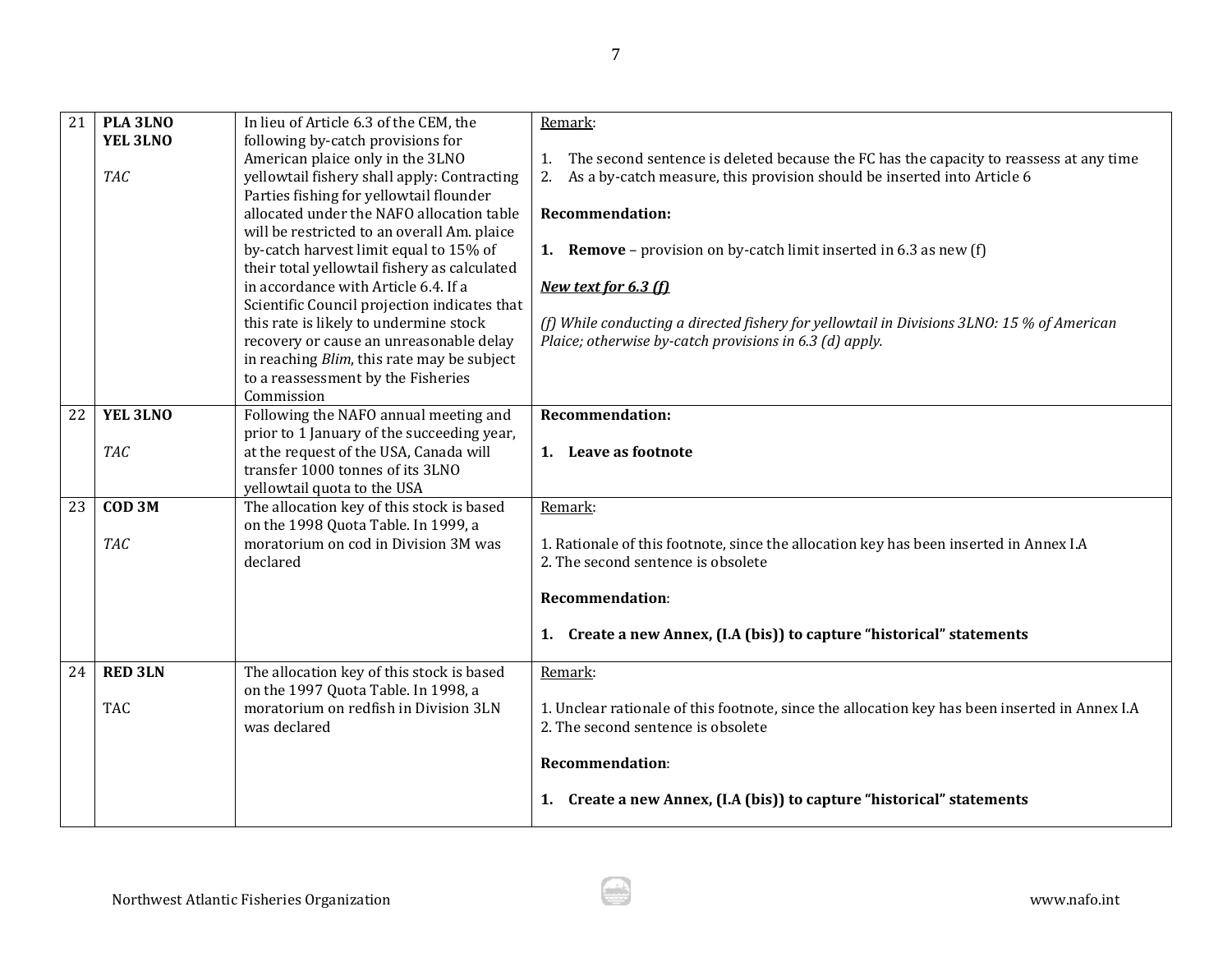| 25 | COD <sub>3M</sub>  | Including fishing entitlements of 161 tons                                      | <b>Recommendation:</b>                                                                          |
|----|--------------------|---------------------------------------------------------------------------------|-------------------------------------------------------------------------------------------------|
|    |                    | each for Estonia, Latvia, and Lithuania in                                      |                                                                                                 |
|    | Quota allocated to | accordance with sharing arrangements of                                         | Leave as footnote; EU may provide recommendations<br>1.                                         |
|    | EU                 | the former USSR quota adopted by the                                            |                                                                                                 |
|    |                    | Fisheries Commission at its Annual                                              |                                                                                                 |
|    |                    | Meeting in 2003 (FC Working Paper                                               |                                                                                                 |
|    |                    | 03/7) and allocation of 552 tons for<br>Poland following their accession to the |                                                                                                 |
|    |                    | European Union                                                                  |                                                                                                 |
|    |                    |                                                                                 |                                                                                                 |
| 26 | <b>RED 3LN</b>     | Including fishing entitlements of 514                                           | <b>Recommendation:</b>                                                                          |
|    |                    | tonnes each for Estonia, Latvia, and                                            |                                                                                                 |
|    | Quota allocated to | Lithuania in accordance with sharing                                            | Leave as footnote; EU may provide recommendations<br>1.                                         |
|    | EU                 | arrangements of the former USSR quota                                           |                                                                                                 |
|    |                    | adopted by the Fisheries Commission at                                          |                                                                                                 |
|    |                    | its Annual Meeting in 2003 (FC Working                                          |                                                                                                 |
|    |                    | Paper 03/7) following their accession to                                        |                                                                                                 |
|    |                    | the European Union                                                              |                                                                                                 |
| 27 | <b>HKW 3NO</b>     | Should a Contracting Party experience                                           | Remarks:                                                                                        |
|    |                    | higher than normal catches per unit of                                          | 1. This footnote represents a policy decision to adjust the 3NO white hake quota that is more   |
|    | <b>TAC</b>         | effort (CPUE) and conclude that a shift to                                      | suited as a conservation measure related to catch limitations.                                  |
|    |                    | high availability levels of white hake                                          | <b>Recommendation:</b>                                                                          |
|    |                    | during the fishing season - such as what                                        | <b>1.</b> Remove – Revised footnote moved to Article 5 as a new subheading and paragraph 13.    |
|    |                    | was apparently the case in 2002 and                                             |                                                                                                 |
|    |                    | 2003 - is taking place, then that                                               | New text for Article 5.13:                                                                      |
|    |                    | Contracting Party shall notify the<br>Executive Secretary and submit a          | <b>Adjustment to the 3NO White Hake Quota</b>                                                   |
|    |                    | summary of evidence for its conclusion                                          | 13. If a Contracting Party experiences a catch per unit of effort (CPUE) of 3NO white hake that |
|    |                    | (higher than normal CPUE and any other                                          | is equal to or higher than that observed in 2002 and 2003 and concludes that there is a shift   |
|    |                    | additional relevant information) within                                         | to high availability of white hake during the fishing season, the Contracting Party shall:      |
|    |                    | one month. On this basis, a mail vote will                                      | (a) Notify the Executive Secretary of the higher CPUEs observed; and                            |
|    |                    | be submitted to the Fisheries Commission                                        | (b) Submit a summary of evidence for its conclusion (higher than normal CPUE and                |
|    |                    | as to whether an exceptional increase in                                        | any other additional relevant information) to the Executive Secretary within one                |
|    |                    | the availability of fish occurs. The TAC                                        | month.                                                                                          |
|    |                    | shall remain at 1,000t until the results of                                     | 14. The Executive Secretary shall provide the evidence submitted in accordance to paragraph     |
|    |                    | the vote are complete and the catch                                             | 13(b) of this section to the Fisheries Commission for a mail vote as to whether an exceptional  |
|    |                    | limitation provided for in Annex I. A. of                                       | increase in the availability of white hake is occurring. The 3NO TAC for the remainder of the   |
|    |                    | the NCEM will apply. In case of a positive                                      | year shall:                                                                                     |